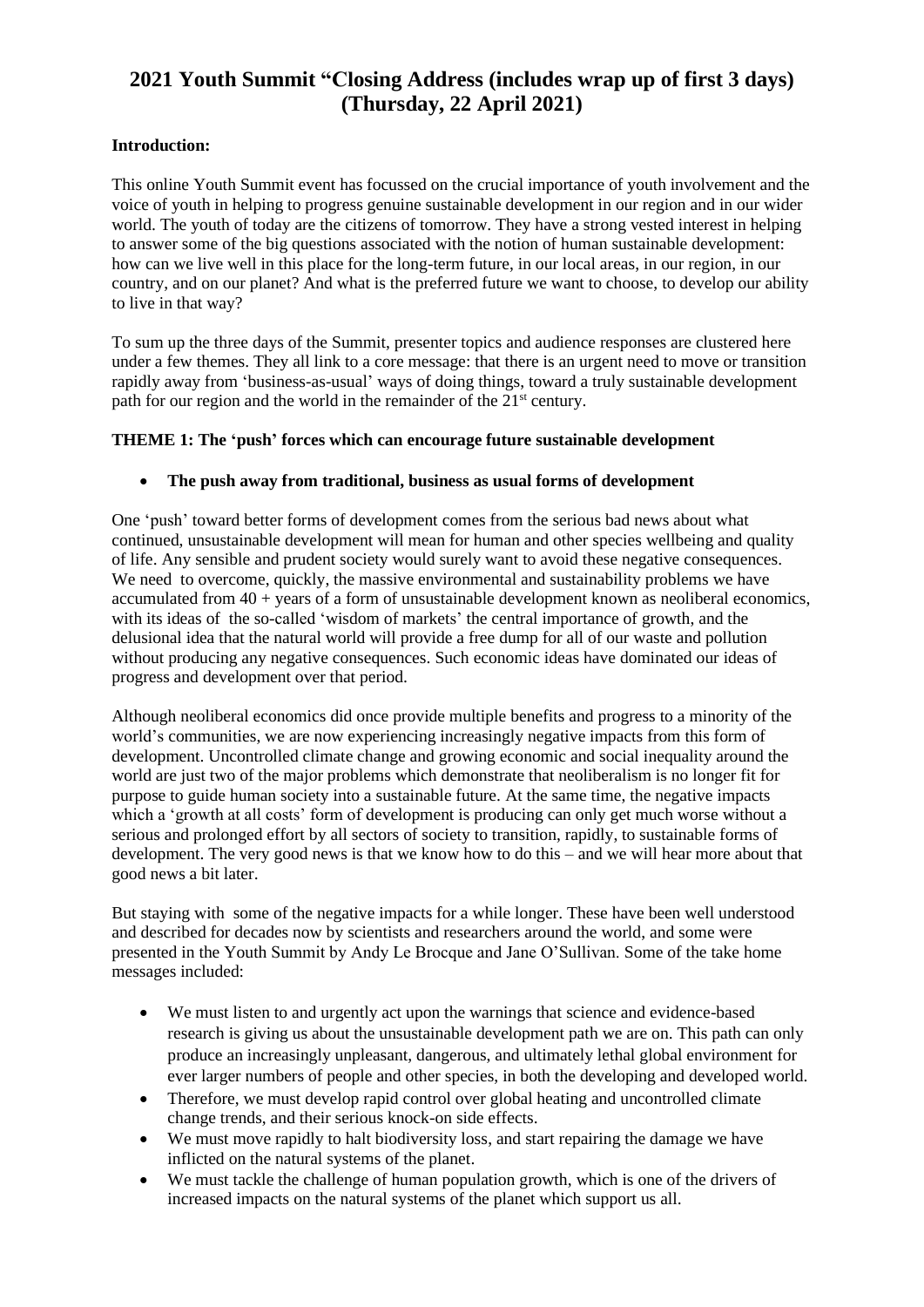That was the bad news, and nobody wants to hear bad news. But it was also a call to action. And acting on serious problems which can benefit society, and encouraging others to do so, can be a positive way to help deal with feelings of frustration, anxiety or helplessness which may arise when we seek to support solutions to environmental problems such as climate change.

So, on a personal level, we might feel better off, overall, if we stop not trying to think about environmental problems at all and distracting ourselves with other matters all the time. Rather, we can find ways to come together in our families, in our personal networks, or in our schools to find support over environmental concerns, and to develop ideas which can help tackle, even small ways, the seriousness and urgency of the environmental and sustainability problems we face. And it was clear from some of the student responses at the Summit that this was the approach that some schools were taking in developing environmental clubs which could help promote **sustainability education** to students.

## • **The role and value of sustainability education**

So, what are the benefits of sustainability education? One purpose of such education is to provide citizens with the knowledge, skills, attitudes, values, and the communication tools, to help them promote the value of sustainable development ideas across their communities. As already suggested, when people are actively engaged in working on solutions to problems, when they feel they have some ability to influence outcomes, and particularly when they are being supported by likeminded individuals – they tend to experience less anxiety and distress. In this area of Summit presentations, it was great to see **the Ursie's Earthies College environment club or service group** incorporating such sustainability education and communication principles and putting them into action. This is a great model for other local schools to follow, as was the recycling work being undertaken by students at **Centenary Heights** school.

The presentation by Paul McDonald of SQ Landscapes demonstrated that sustainability education can come in many forms - but that if you want to get environmental or sustainability messages across to a particular audience - you would be well advised to first understand their viewpoint – on how the world works for them, and how they tend to behave within those personal 'rules'. We then need to design sustainability educational messages that fit with those individual viewpoints – not the other way around. This was a valuable point about the need to tailor messages in sustainability education.

And for an older age group of citizens active in their community, sustainability education messaging might help them cut through complacency amongst our political leaders, and those others who hold the power to make the required sustainable development changes – but who currently resist doing so.

## **THEME 2: The 'pull' forces which can encourage future sustainable development**

Which brings us to the good news and ideas which can help pull us toward a genuinely sustainable form of future human development, one in which the needs of People, Planet and Prosperity are consistently considered and balanced before development can proceed. Such a process of genuine, sustainable development has never been fully achieved over the last  $30 + \gamma$  years of the existence of the idea. But we now have no choice but to make it a reality in the next few decades ahead if we wish to avoid the serious impacts already described.

## • **How to make social systems more supportive of sustainable development**

Dr Michelle Maloney from the Australian Earth Laws Alliance outlined two paths to achieving sustainable development. The first was through changing the way our systems of education, law and government influence and run our society. To take just one example: in Australia there is a need to change the way that our governments adopt sustainable development strategies. In many cases there is considerable room for improvement.

#### • **How can governments become more supportive of sustainable development?**

Firstly, we as citizens can use our sustainability education knowledge, skills, attitudes, and values to speak to those in power with increasingly unified and informed voices. We need to insist that our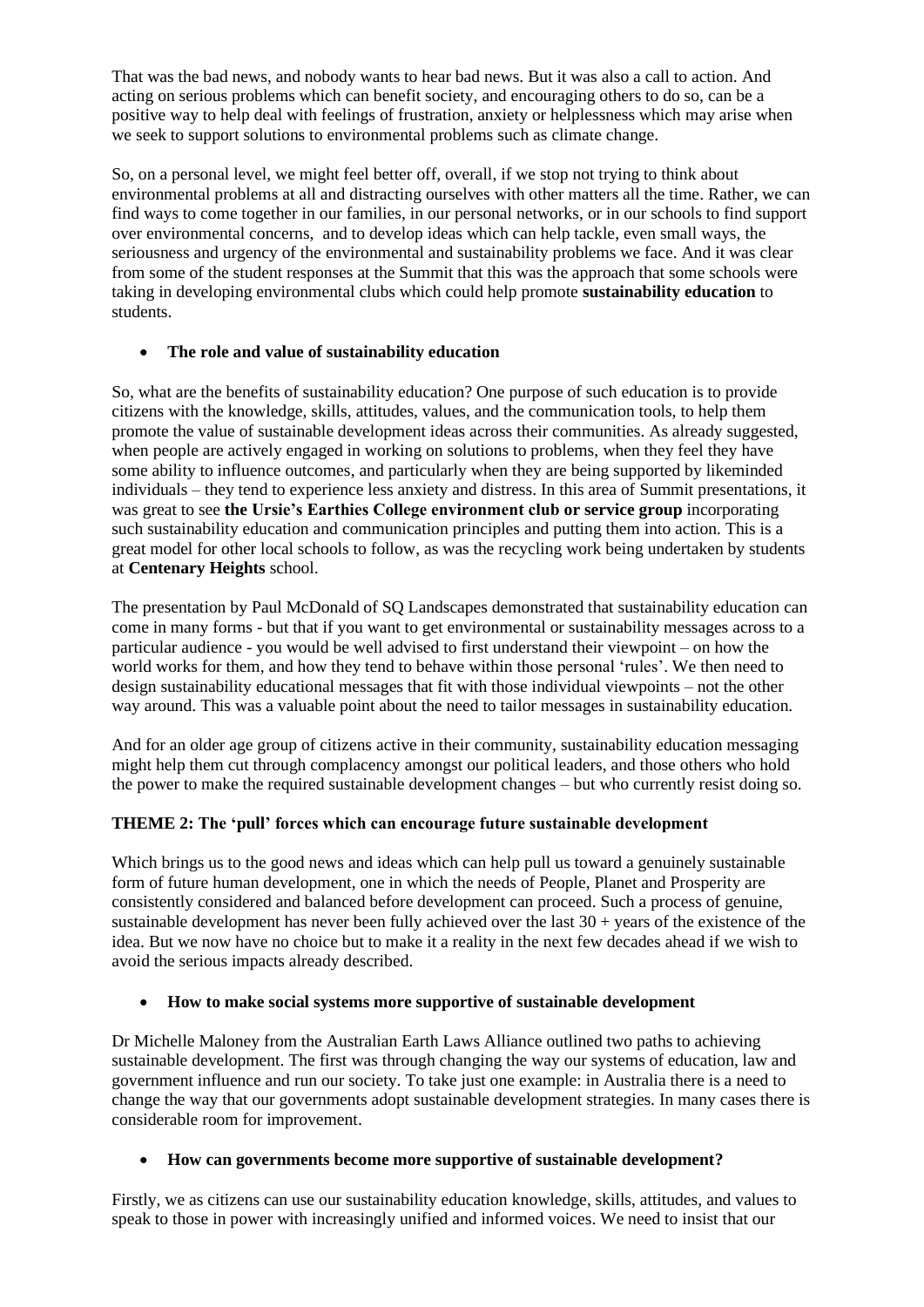political leaders and powerbrokers lead on sustainability development adoption. In the present, unsustainable world, governments need to be more honest in communicating the growing environmental challenges we face, and the solutions which do exist, and which need to be adopted, urgently, to tackle them. Whilst ensuring the safety, security and wellbeing of the citizens who elected them, governments need to be actively guiding us out of the unsustainable mess we are  $in -$  and toward a brighter, genuinely sustainable future. To do that, they need a plan to start with, such as a sustainable development road map, which they should develop in close consultation with their citizens.

Governments should be acting on the science and evidence-based requirements to ensure greatly reduced greenhouse gas (GHG) emissions from their operations and from their communities. They should be setting ambitions renewable energy and net zero GHG emissions targets; and they should be giving far greater, real protection to the natural places and species they have responsibility for, whilst supporting the restoration of damaged environments. Finally, governments should be actively involving their citizens in government decision making processes on all sustainability problems. They should be using authentic deliberative and participatory democracy processes to do this – creating citizen juries and citizen assemblies to help advise government decision making on climate change, biodiversity loss and improving social justice outcomes.

In another presentation, Cr Megan O'Hara-Sullivan from Toowoomba Regional Council (TRC) talked about the benefit of young people and students seeking out and talking with councillors about their environmental and sustainability concerns. It would be interesting to see how TRC representatives might respond to some of the sustainability issues covered here.

## • **Changing mindsets or worldviews from human to earth centred**

Dr Maloney also talked about how the beliefs and attitudes we hold about the way the world works – known as our mindset or worldview, has a major influence on how we relate to the natural world and our environment. For sustainable development to really take off in the years ahead, we must develop a new story in our heads, a new worldview about what represents human progress, achievement, and success. Dr Maloney made a contrast between a traditional Western, Anglo-Australian worldview and those held by First Nations – and how the contrast might influence the way we think about caring for the environment and natural systems. This was a point also touched upon by Paul McDonald when he talked about the value of bringing Indigenous knowledge into mainstream Australian land management.

And as Clem Campbell explained, if we believe that 'having more' is our ultimate measure of success, we may tend to live a life much higher in consumption, and therefore waste, than if we follow the principle of 'being more' of taking pleasure and satisfaction in developing our skills and talents as a citizen. As Liz Bowen suggested, we might also see that achieving inner, spiritual change is sometimes as important as seeking external social and political change. But these two things may be closely connected through the values we hold. As Dr Maloney pointed out, if those values are individual and human-centred, we may feel less compassion for our fellow humans and other species, and therefore less inclined to help them – as compared to the situation of seeing ourselves as just one small part of the interconnected web of life – with all parts deserving respect and fair treatment.

## **THEME 3: Building on existing strategies and technologies to speed up sustainable development adoption**

## • **The Circular Economy Concept**

From linear or make/waste/ dump mindsets which are characteristic of a traditional, unsustainable economy - to the idea of a circular economy. Dr Polly Burey, from USQ, took us through some of the basics of so-called circular economy thinking. This is a promising economic model for the future, one which can power sustainable development whist greatly eliminating waste and pollution and reducing the need for raw materials to a minimum. Based originally on the observance of flows of energy and materials in nature, the circular economy has been in operation in some form in many parts of the world for many decades.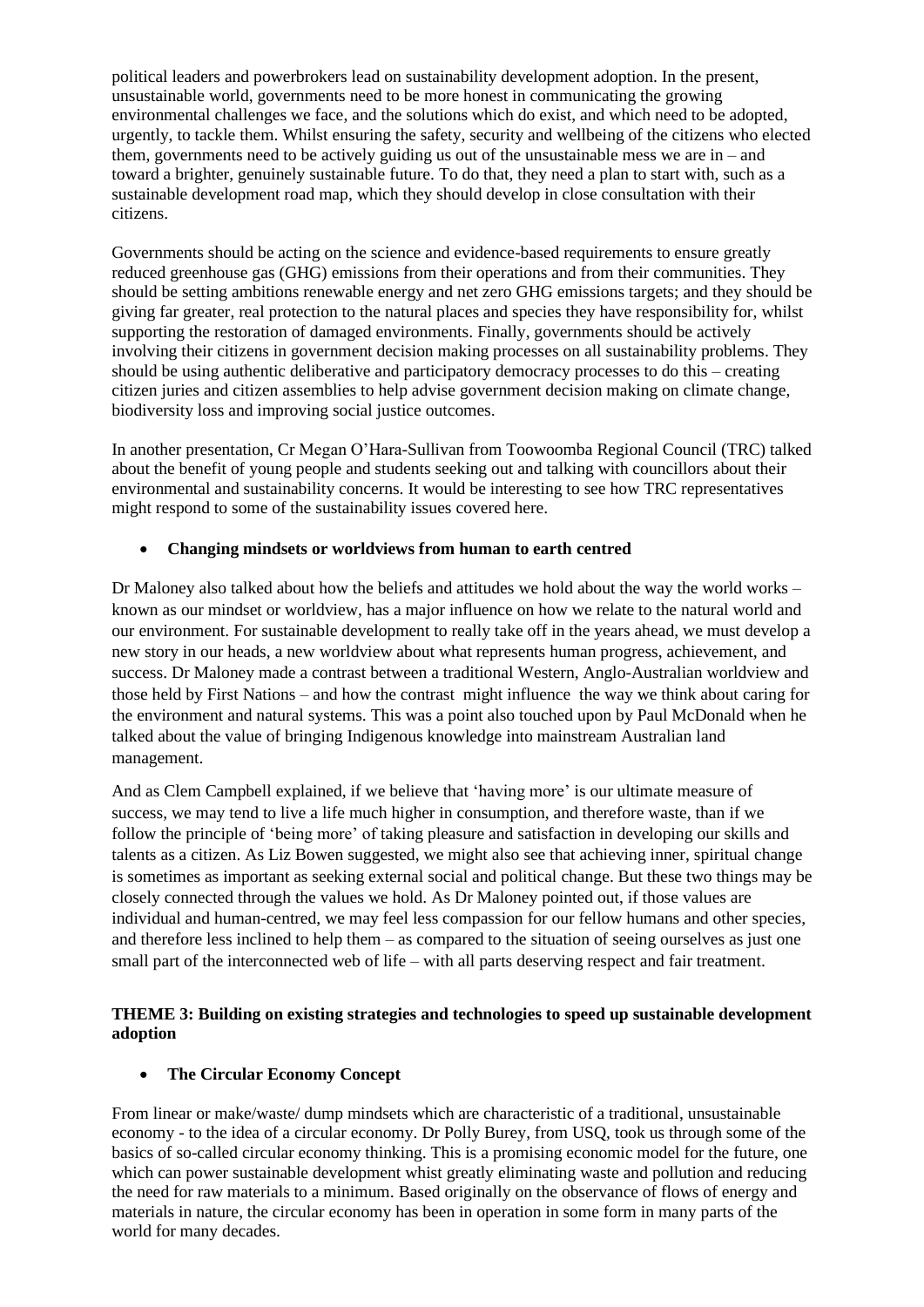In our own local area, Michael Hockey from TRC, described the impressive rates of diversion of waste from landfill provided by a new generation of waste management facilities, and Cr. Megan O'Hara-Sullivan talked about how landfill waste gases were being used to power water pumping facilities, and how pyrolysis, or waste to energy technologies, were being researched and refined in the local council area.

Despite these shining examples of the circular economy concept in operation, until recently, it has been overshadowed by the linear, growth-at-all-costs economic model already described. So clearly, we need to greatly ramp up circular economy applications in everything we do. This is another example of where the need to change mindsets is vitally important, as is the role of government in giving strong leadership and plenty of resources to boost existing, proven initiatives, and for the research and development, and case study testing of new ones.

## • **Solar electricity and a future renewable energy economy**

Peter Sutrin, from Proven Energy pointed to the already great Greenhouse Gas/carbon reduction outcomes achieved by the massive increase in interest in renewable energy generation in Australia over the last 20 years or so – particularly in the domestic roof top solar sector. Many progressive economists, such as Ross Garnault in Australia, have pointed to the amazing renewable energy and manufacturing opportunities we have in this country. By combining circular economy thinking and strategies, with renewable energy generation capacity based on our fantastic solar and wind resources, many experts believe that we could become a renewable energy superpower for the Asia Pacific region. We could export so-called green hydrogen for energy overseas, and produce green hydrogen, low or zero carbon manufactured steel for international markets. Some of these projects are getting off the ground in Australia - but largely through private funding interest at present. This exciting technology side of sustainable development promotion could be boosted dramatically if the Federal government got serious in transitioning this country to a genuinely sustainable development future.

## **CLOSING REMARKS**

The push for sustainable development in 2021 is about taking every opportunity to use our knowledge, skills, values, and attitudes to do what we can to live sustainably in our own lives, in our families, in our communities and in this country. But is also about holding our political leaders, and all those in power, to the same standard; so that they do their utmost, at their level, to speed the urgently needed transition to a climate safe, more prosperous, fairer, more equal, and ecologically healthier future world. This would be a world in which the needs of people, planet and prosperity are consistently and rationally balanced to aid sustainable development decision making, using good quality sources of information taken from science and evidence-based research.

The horrendous alternative, of allowing continued business as usual economics and unsustainable development to proceed, and the ongoing catastrophes that will produce, need to be properly understood and acknowledged. But that understanding does not have to paralyse us from acting strongly and decisively to call for a future sustainable development path from all sectors of society. Indeed, it is better for our peace of mind that we do act now, in whatever way we can.

## **A sustainable development vision and call to action**

To return to an idea in the introduction of this program – although it may have been a lot of fun for a privileged few, in terms of long-term sustainability of human society, surely it cannot be argued that we have lived well in this place over the last  $40+$  years: whether in our local areas, in our region, country and on our planet. If we had lived well in sustainability terms, if we had been responsible stewards of these places, if we had not been so deluded by the seductive message of economic growth and consumption 'of having more' and not 'being more' we would not be facing the incredible challenges and threats we are now.

Sustainable Development at the most general level, is about pushing for a rational, preferred, future that fits human ideas about progress and prosperity within what the planet can support – and not the other way around. Our current best science and evidence-based knowledge support the belief that we do have the capacity to live well on this planet in a future which provides 'enough for everyone,